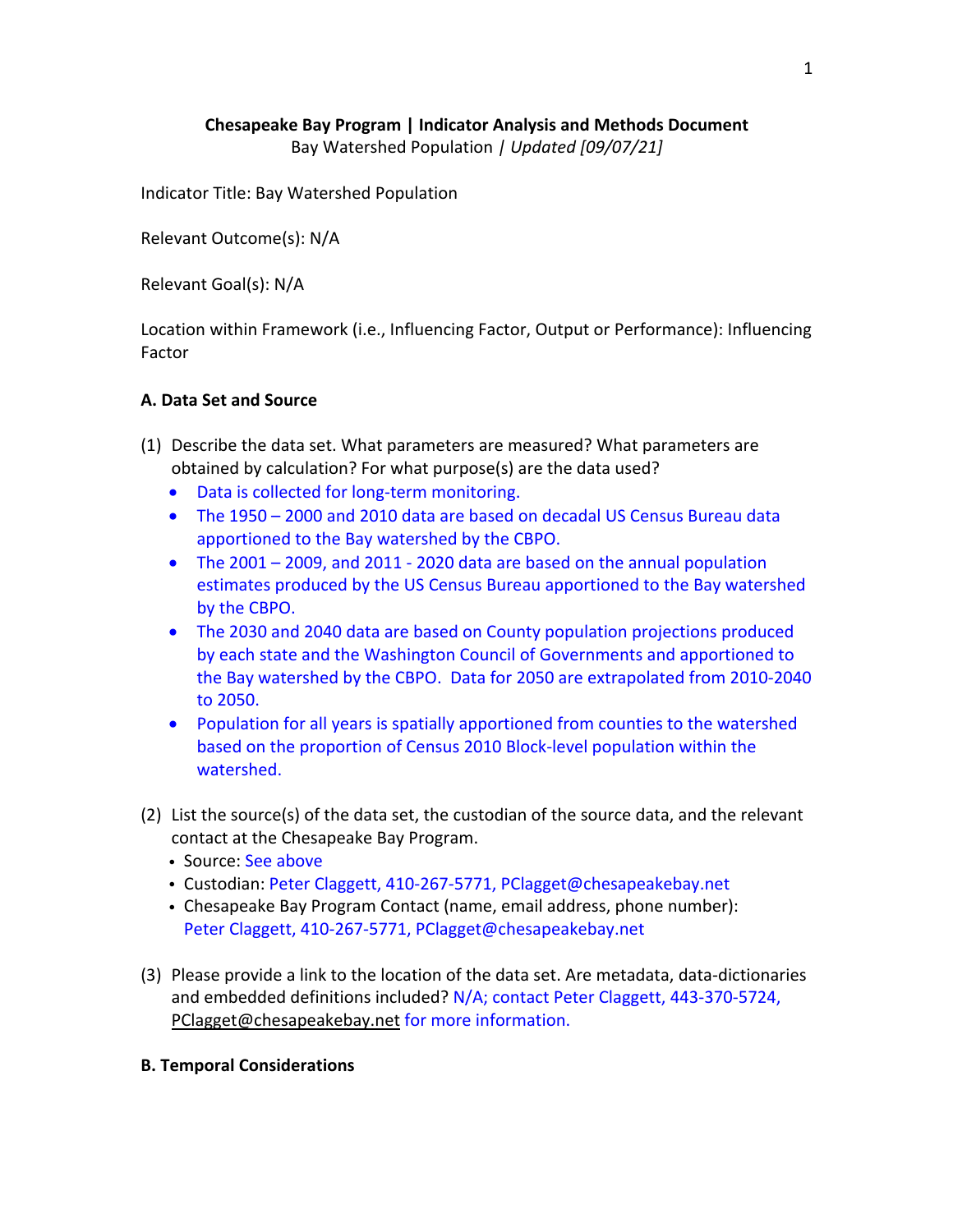- (4) Data collection date(s): See response to question 1 of this document.
- (5) Planned update frequency (e.g., annual, biannual, etc.):
	- Source Data: annual
	- Indicator: annual
- (6) Date (month and year) next data set is expected to be available for reporting: June 2022

## **C. Spatial Considerations**

(7) What is the ideal level of spatial aggregation (e.g., watershed-wide, river basin, state, county, hydrologic unit code)? Entire watershed

- (8) Is there geographic (GIS) data associated with this data set? If so, indicate its format (e.g., point, line polygon). The population data is a county spreadsheet that can be linked to county TIGER polygon files via common FIPS field.
- (9) Are there geographic areas that are missing data? If so, list the areas.  $N/A$
- (10) Please submit any appropriate examples of how this information has been mapped or otherwise portrayed geographically in the past. N/A

### **D. Communicating the Data**

- (11) What is the goal, target, threshold or expected outcome for this indicator? How was it established? N/A
- **(12)** What is the current status in relation to the goal, target, threshold or expected outcome? As of 2020, 18,404,022 people were estimated to live in the Bay watershed, up from 18,362,016 in 2019. Note that all inter-decennial census population estimates are revised annually until the next decennial census (e.g., year 2020). For example, the 2011-2019 estimates were revised with the release of the 2020 estimates. There is no goal, target, threshold, or expected outcome for this indicator.
- (13)Has a new goal, target, threshold or expected outcome been established since the last reporting period? Why? N/A
- (14) Has the methodology of data collection or analysis changed since the last reporting period? How? Why? N/A
- (15) What is the long-term data trend (since the start of data collection)?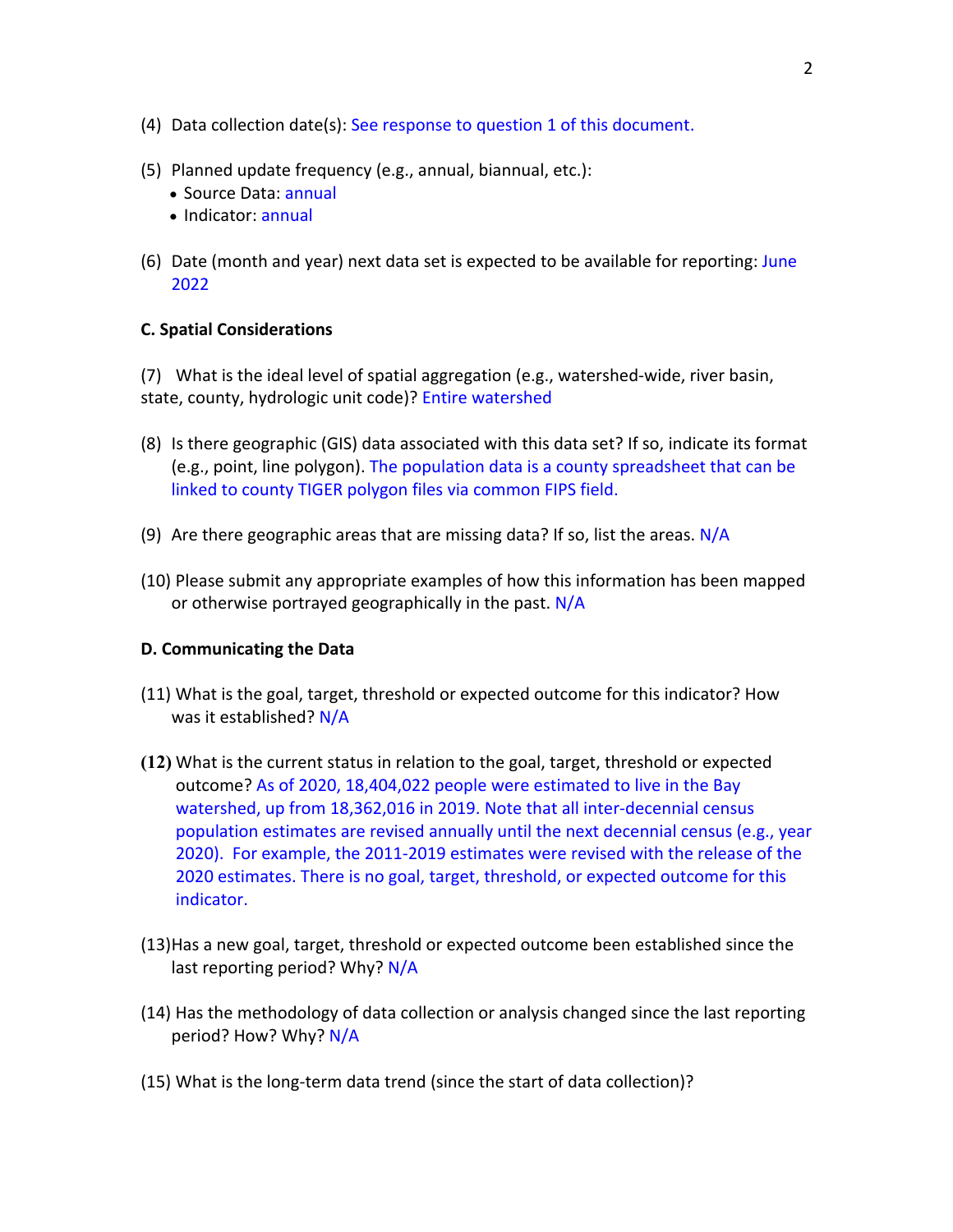From 1950 through 2020, the Bay watershed's population increased from 8,380,319 to 18,404,022.

(16) What change(s) does the most recent data show compared to the last reporting period? To what do you attribute the change? Is this actual cause or educated speculation? As of 2020, 18,404,022people were estimated to live in the Bay watershed, up from 18,362,016 in 2019. While the overall population of the Bay watershed continues to grow, population changes vary from state to state and region to region. Some areas are gaining population due to a combination of births, declining deaths, and migration, while populations in other areas are leveling out or declining.

### (17) What is the key story told by this indicator?

Experts predict that the watershed's population will increase to over 22 million by the year 2050. This increase will likely have an impact on progress towards outcomes within the Chesapeake Bay Agreement, specifically land use-related outcomes, as the way humans use the land has the greatest impact on the Bay and local waterways. Natural areas like forests and wetlands have a positive effect on water quality, while areas developed for farming or cities generally have a negative impact.

Even more influential than population growth impacts to the Bay are the corresponding impacts from development. Trends from the 1950's to mid-2000's show people moving into sprawling suburbs and living in bigger houses on larger lots, causing forests, farms and other valuable lands to be transformed into subdivisions, shopping centers and parking lots. This land conversion severely impacts the health of streams, rivers and the Bay. More recent trends suggest a possible resurgence of growth in urbanized areas with an increasing proportion of new housing stock represented by multi-unit dwellings (as opposed to single-detached homes). This is a promising phenomenon because urbanized areas have infrastructure such as roads, schools, and sewer systems to support future growth while minimizing increases in impervious surfaces and wastewater discharges. Impervious surfaces such as roads, rooftops, and parking lots do not allow water to filter into the ground. Instead rainfall runs off, picking up pollution and quickly carrying it into waterways.

#### **E. Adaptive Management**

This indicator is a factor that influences other watershed actions and outcomes; the Partnership has not committed to managing Watershed population or population growth.

- (18) What factors influence progress toward the goal, target, threshold or expected outcome? N/A
- (19) What are the current gaps in existing management efforts?  $N/A$
- (20) What are the current overlaps in existing management efforts?  $N/A$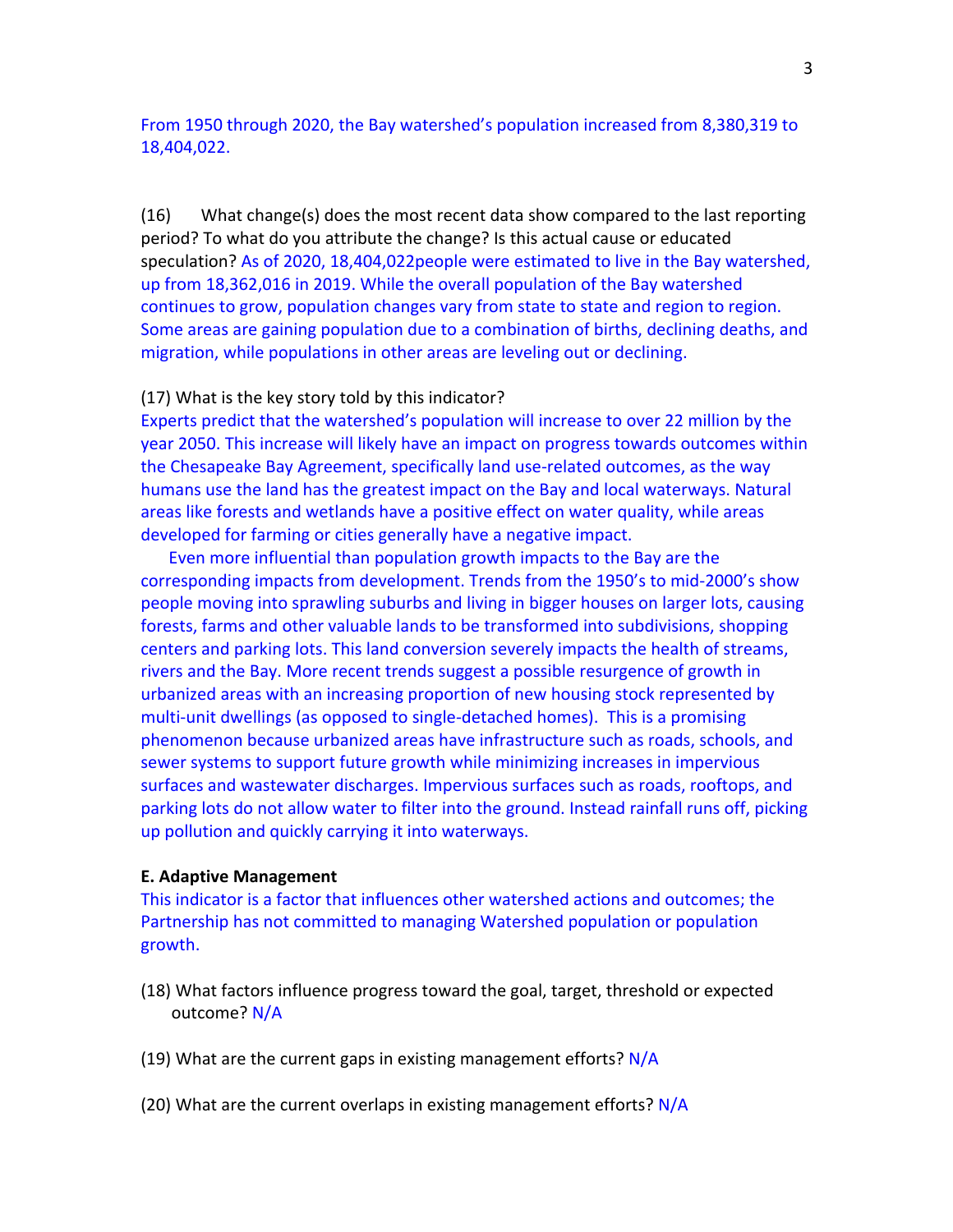(21) According to the management strategy written for the outcome associated with this indicator, how will we (a) assess our performance in making progress toward the goal, target, threshold or expected outcome, and (b) ensure the adaptive management of our work? N/A

#### **F. Analysis and Interpretation**

*Please provide appropriate references and location(s) of documentation if hard to find.*

(22) What method is used to transform raw data into the information presented in this indicator? Please cite methods and/or modeling programs.

For a discussion of the population allocation method, see Claggett, P. and C. Bisland, 2004, Assessing the vulnerability of forest and farmlands to development in the Chesapeake Bay watershed, in Proceedings of the IASTED International Conference on Environmental Modeling and Simulation, November 22-24, 2004, St. Thomas, U.S. Virgin Islands. Available at https://www.iasted.org/conferences/pastinfo-432.html.

- (23) Is the method used to transform raw data into the information presented in this indicator accepted as scientifically sound? If not, what are its limitations? There are many acceptable ways to apportion county population to watershed boundaries. We used a population and residential road weighted allocation method outlined in Claggett, P. and C. Bisland, 2004, Assessing the vulnerability of forest and farmlands to development in the Chesapeake Bay watershed, in Proceedings of the IASTED International Conference on Environmental Modeling and Simulation, November 22-24, 2004, St. Thomas, U.S. Virgin Islands.
- (24) How well does the indicator represent the environmental condition being assessed? This indicator does not represent an environmental condition.
- (25) Are there established reference points, thresholds, ranges or values for this indicator that unambiguously reflect the desired state of the environment? N/A
- (26) How far can the data be extrapolated? Have appropriate statistical methods been used to generalize or portray data beyond the time or spatial locations where measurements were made (e.g., statistical survey inference, no generalization is possible)? Population projections are produced by state agencies or contractors to state

agencies. These data are mostly based on Cohort-Component models or similar demographic models with estimates of births, deaths, domestic migration, and international migration. Some states update their projections annually (Maryland) but most update them every 3-6 years. Birth and death rates are more stable than migration patterns which vary based on relative employment opportunities and other factors. All states other than West Virginia have produced population projections through 2040. West Virginia only projected through 2030. The WV data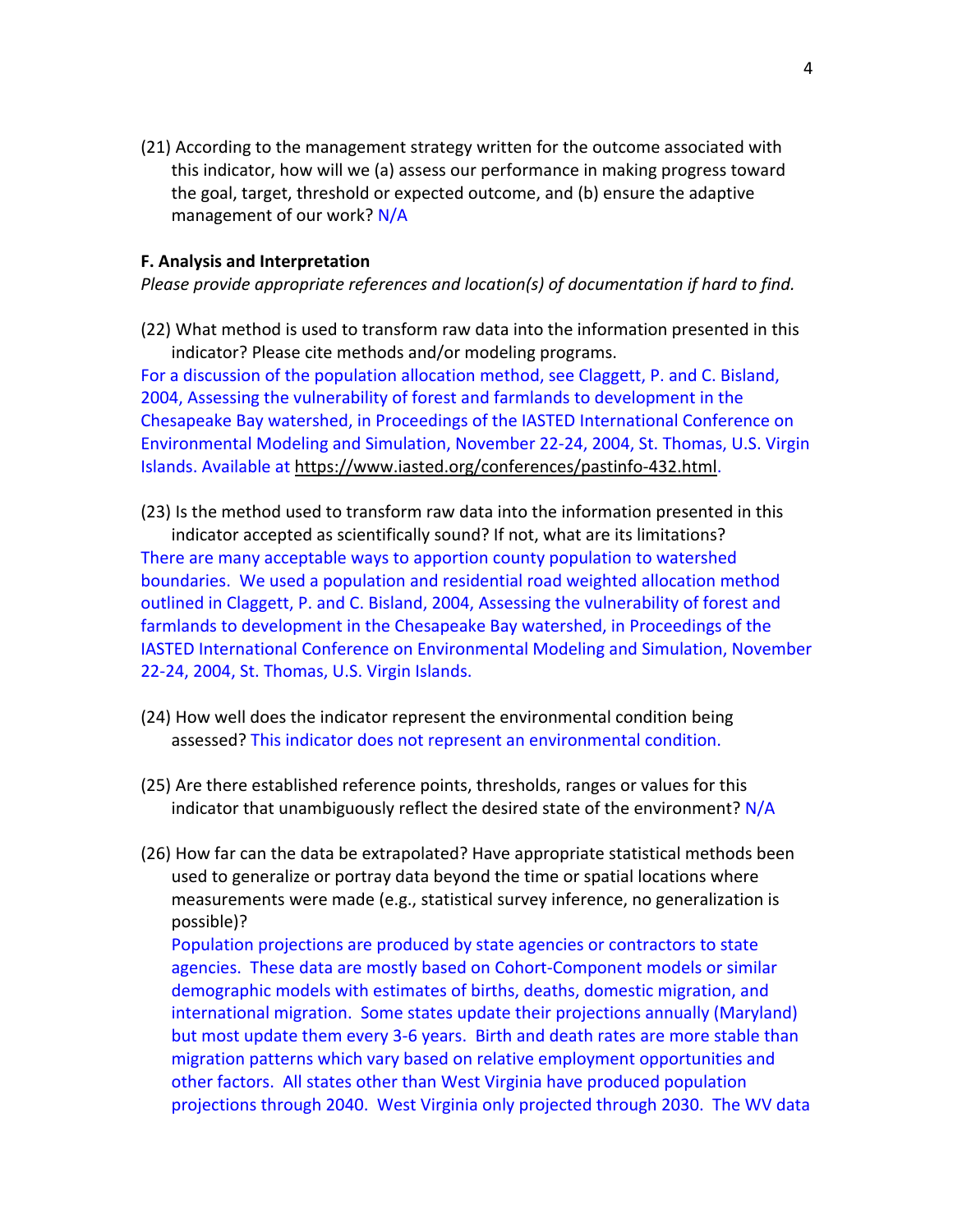were linearly extrapolated from 2000-2030 to 2040 and 2050 for developing the Bay-wide estimates of population in 2040 and 2050.

#### **G. Quality**

*Please provide appropriate references and location(s) of documentation if hard to find.*

- (27) Were the data collected and processed according to a U.S. Environmental Protection Agency-approved Quality Assurance Project Plan? If so, please provide a link to the QAPP and indicate when the plan was last reviewed and approved. **If not, please complete questions 29-31.** No.
- (28) *If applicable:* Are the sampling, analytical and data processing procedures accepted as scientifically and technically valid? Yes.
- (29) *If applicable:* What documentation describes the sampling and analytical procedures used?

Claggett, P. and C. Bisland, 2004, Assessing the vulnerability of forest and farmlands to development in the Chesapeake Bay watershed, in Proceedings of the IASTED International Conference on Environmental Modeling and Simulation, November 22-24, 2004, St. Thomas, U.S. Virgin Islands.

- (30) *If applicable:* To what extent are procedures for quality assurance and quality control of the data documented and accessible? See above references.
- (31) Are descriptions of the study design clear, complete and sufficient to enable the study to be reproduced? Yes.
- (32) Were the sampling, analytical and data processing procedures performed consistently throughout the data record? Yes.

(33) If data sets from two or more sources have been merged, are the sampling designs, methods and results comparable? If not, what are the limitations? Only the population projections were derived by different agencies using potentially different methods and slightly different assumptions. It is not yet known the degree to which the methods used by each state are comparable.

- (34) Are levels of uncertainty available for the indicator and/or the underlying data set? If so, do the uncertainty and variability impact the conclusions drawn from the data or the utility of the indicator? No.
- (35) For chemical data reporting: How are data below the MDL reported (i.e., reported as 0, censored, or as < MDL)? If parameter substitutions are made (e.g., using orthophosphate instead of total phosphorus), how are data normalized? How does this impact the indicator? N/A